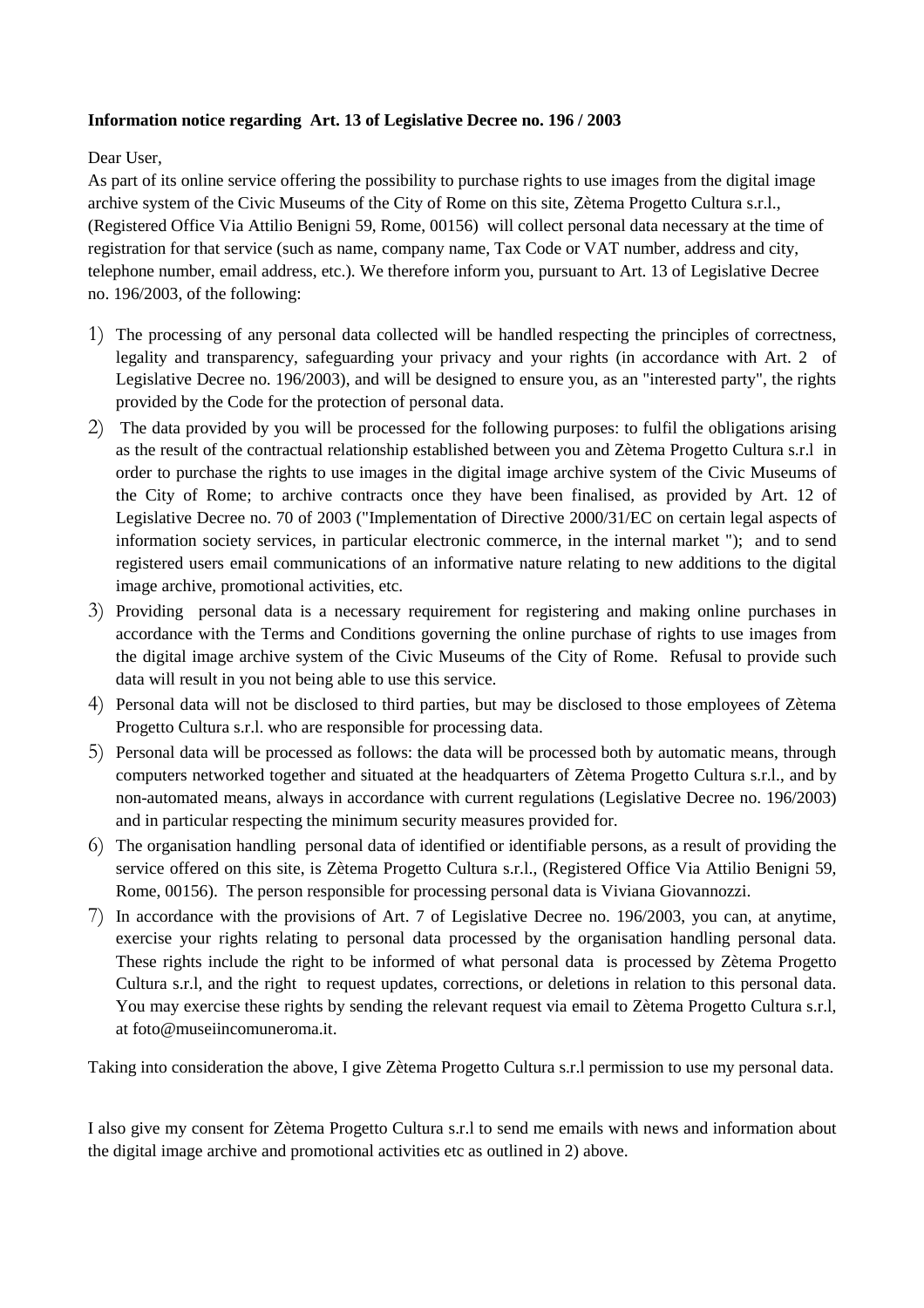## **Legislative Decree No. 196/2003, Article 7 - Right of Access to Personal Data and Other Rights**

1. The interested party has the right to obtain confirmation of the existence of personal data concerning them, even if not yet recorded, and their communication in an intelligible form.

2. The interested party has the right to be informed:

a) of the origin of the personal data;

b) of the purposes and manner of its use;

c) of the logic applied to the handling by electronic means;

d) of the identity of the organisation and the person responsible for processing personal data pursuant to Article 5,Clause 2;

e) of the persons or categories of persons to whom the personal data may be communicated or who may come into possession of such data in their capacity as designated representatives in the territory of the country, their management or employees.

3. The interested party has the right to obtain;

a) updates, corrections or, when interested, additions to the data;

b) deletion, transformation into anonymous form or blocking of data that has been processed unlawfully, including data whose retention is unnecessary for the purposes for which it has been collected or subsequently used;

c) confirmation that the operations described in a) and b) above have been brought to the attention, also as regards their contents, of those to whom the data was communicated or given, unless compliance with this rule proves impossible or involves a clearly disproportionate effort compared to the right that is to be protected.

4. The interested party has the right to object, wholly or in part:

a) on legitimate grounds to the use of personal data, even if it is relevant to the purpose for which it was collected;

b) to the use of personal data for the purpose of distributing advertising materials or direct sales or for market surveys or commercial communications.

## **Legislative Decree No. 196/2003, Article 13 – Information notice.**

1. The interested party as well as any entity from whom personal data is collected shall be informed in advance, either orally or in writing, as to:

a) how and for what purpose personal data will be processed;

b) whether the provision of personal data is obligatory or voluntary;

c) the consequences of failure to provide the personal data requested;

d) the persons or categories of persons to whom the data may be communicated or who may come into possession of such data in their capacity as management or employees in charge of the processing, and dissemination of data;

e) the rights as set out in Article 7;

f) the identity of the organisation responsible for handling personal data and, where designated, the organisation's representative in the territory of the country, and the person responsible for processing personal data pursuant to Article 5. If more than one data processor has been designated by the organisation, at least one of them shall be referred to and either the site on the communications network or the mechanisms for easily accessing the updated list of data processors shall be specified. If a data processor has been designated to provide responses to interested parties with respect to exercising their rights as per Section 7, such data processor shall be referred to.

2. The information referred to in Clause 1 above also contains the elements required by specific provisions of this Code and might exclude elements already known to the person providing the data. It might also exclude elements, the knowledge of which may hinder the carrying out of supervisory or control activities by public bodies for purposes related to defence or State security or the prevention, detection or suppression of crime.

3. The Data Protection Commissioner may issue a provision to set out simplified information arrangements as regards, in particular, telephone services providing assistance and information to the public.

4. Whenever personal data is not collected from the interested party, the information as per paragraph 1, also including the categories of processed data, shall be provided to the interested party at the time of recording such data or, if its communication is envisaged, no later than when the data is first communicated.